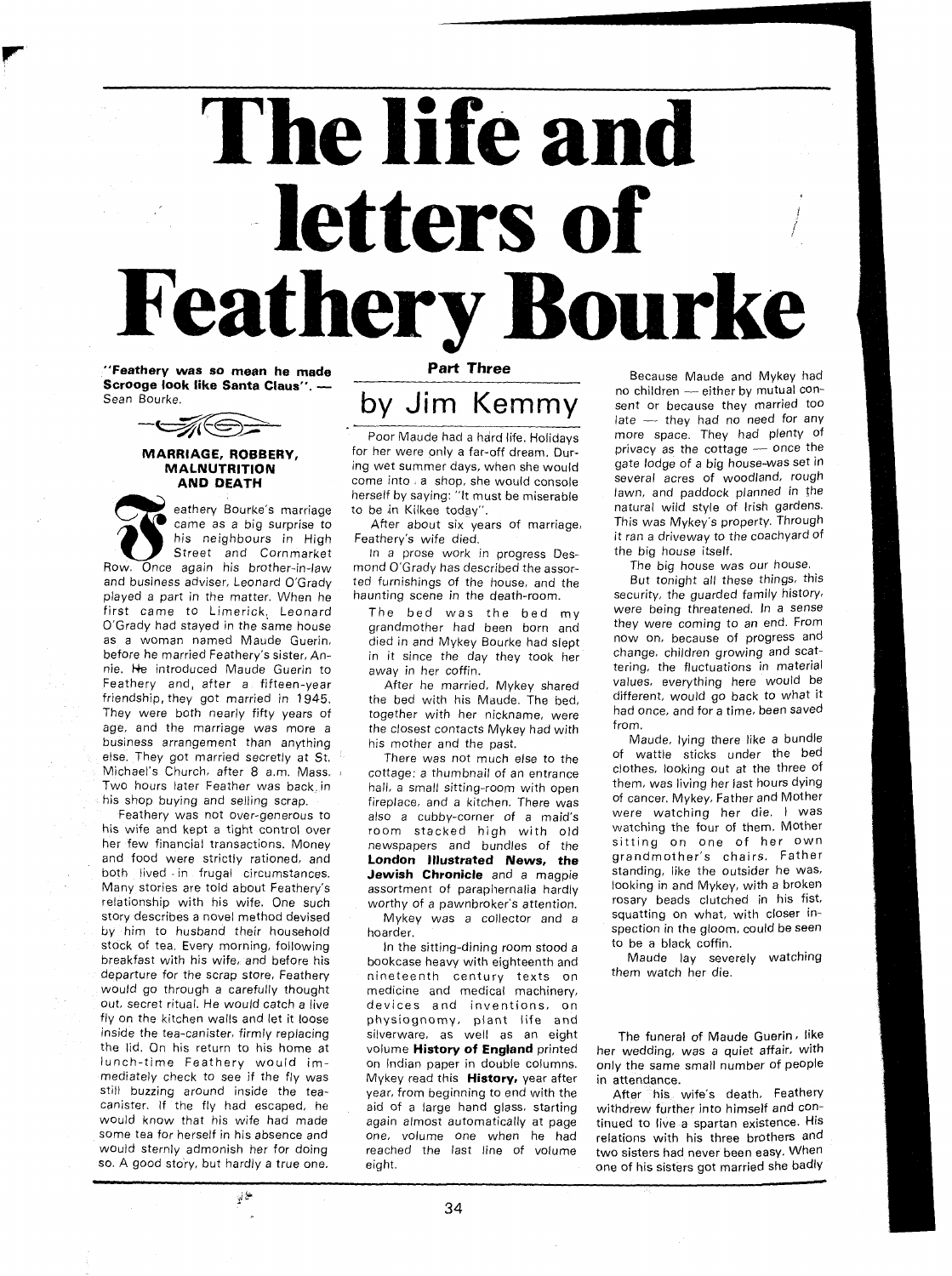

i **CURLED HAIR,** i : **HORSE** HAI& : **BRASS, LEAD, COPPER. ZINC. IF ALL KINDS.** 

needed a house and Feathery was able to take advantage of her plight to sell her one of his houses. Rather than be under a compliment to his other sister, who lived next door to him in Cornmarket Row for many years, he ordered his daily dinner from the Stella Restaurant and had it delivered to his store by a messenger-boy on a bicycle.

. . . . . . . . . . . . . . . . . . .

Another example of Feathery's attitude to money, clothes and people was given one wet May morning in the early forties, when one of the seven sons of his brother, Frank, made his first Holy Communion and was doing the "rounds" of his relatives. The wellscrubbed and well-dressed young nephew called to see his uncle Feathery at his High Street store. As the eager and excited boy approached in the rain Feathery briefly glanced at him and brusquely directed: "Run along home sonny, and take off that new suit before you ruin it".

Another one of Feathery's nephews Desnond O'Grady has, from his earliest days, shown a fascination with his uncle. Throughout much of his poetry, Feathery has maintained a persistent presence. In this picture, framed in his child's eyes in the **Dying Gaul,** the poet tries to free his imagination from the dominating influence of his middleaged uncle:

### **A butty man, uncle wore black; had nailhead eyes, hid in the house of himself.**

**For me, a child, he loomed hugely homeric: stories, history. Yet I never heard him sing.** 

**Father replacer he outbulked mine. Mastered my day**   $\mathbb{R}^{l \times \mathbb{N}^{\mathbb{N}}}$  **Outgrown it I still baulked,**  couldn't shift - had **to inhume his image.** 

........................................................................

### **Shrunk now he's silent, and odd.**

 $\circ \mathcal{T}$ 

Feathery continued to add to his list of properties and ground rents. He also kept up his business correspondence with the many people and interests involved in this field. In early July 1955 Dr. Hodges, the Church of Ireland Bishop of Limerick, Ardfert and Aghadoe, wrote to Feathery about a matter of rent and the untidy state of the approach to the yard gate of the bishop's house at the North circular Road. Feathery did not reply, and a few days later, on July 7th, the bishop again wrote:

> Bishop's House, Limerick.

Dear Mr. Bourke,

Some days ago I wrote to your business address asking your approval for my plan to tidy, cut grass, weeds etc., on the approach to the yard gate of this residence. I do not know how far you are concerned in such a matter but I write to avoid any misunderstanding as I know you have certain rights at the place in question.

I shall be grateful for an early reply so that the gardener may proceed with the work.

> Yours sincerely, E.C. Hodges, Bp.

Feathery was not very co-operative about the bishop's proposal to clean up the property of which he owned the ground rent. In a letter dated July 12th he replied:

> 40 High Street, Limerick.

Dear Bishop,

LIMERICK.

In reply to your letter to hand of the 7th., I note its contents. I am quite agreeable to wait for settlement of rent applied for. And. furtherfore, regarding your enquiries as to your duty or intentions in the back passage leading your yard, there is a separate lease dealing with this matter which your governing body has got with this proberty and I would suggest you inspect same.

> I remain yours respectfully, M.F. Bourke

In his further letter of July 6th, the bishop enclosed a cheque for the ground rent and attempted to placate Feathery. The gentle, almost apologetic tone of the bishop's reply is in marked contrast with the formal and crusty language of Feathery:

Dear Mr. Bourke,

Thank you for your letter of 12th. I now enclose cheque as per your account. I shall consult the agreement to which you refer at the Church offices in Dublin next week.

My request was not of a legal nature. I merely asked you if you had any objection, without prejudice to the agreement, to my tidying and cleaning the approach to the yard of this residence. Perhaps in sending the receipt you will let me know.

Although it seems that the bishop had a legal right to clean up the approach to the yard gate of his residence it is unlikely that Feathery relented.

Feathery kept up his correspondence on a variety of topics concerning the property with successive bishops, including Dr. Robert Wyse-Jackson. He also conducted intermittent exchanges with the trustees of the St. Vincent de Paul Orphanage at Glasnevin, Dublin, on the amount of income tax payable on the grand rent.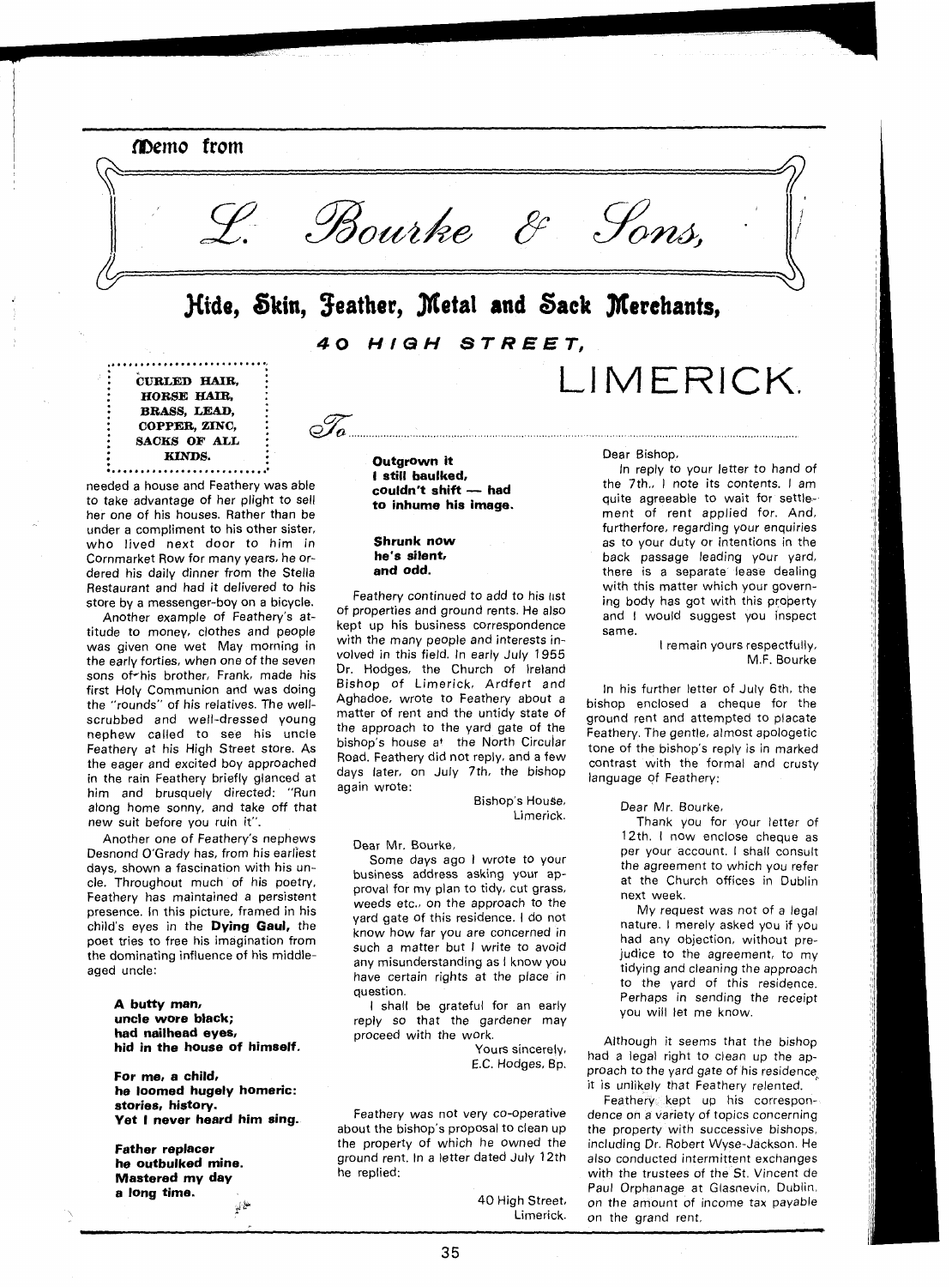

Feathery continued to work at his store six days a week, including bank holidays. He never again went on a holiday after his return from his last sea cruise in 1939, and he bought no more new clothes in the last 25 years of his life. Fifteen years before his death, he got an old overcoat for ten shillings from Tom Kett to cover the hole that had developed in the seat of his old "cow black" suit. Apart from his sea cruises, the only extravagant gestures he allowed himself, took place on the occasions of a number of Redemptorist Confraternity Retreats when, with another High Street landlord named Foley, the owner of a cheap lodginghouse, he hired a jarvey-car and travelled in style to "The Fathers".

By 1964, Feathery was receiving an income of well over £1000 per year from ground rents and was also earning money from his scrap metal business. The district around his store was known as a tough area and was occasionally frequented by prostitutes and their clients. Some well-known money thefts, involving George Lawson, the High Street bookmaker and Thomas Fahy, a publican across the road, on the corner of Mungret Street, took place close to Feathery's store. Fahy was later killed during a robbery in his bar. Feathery, however, seems to have been impervious to the wiles of women.

While his brother Frank was an experienced and skilful amateur boxer, Feathery, despite the loss of two fingers on his right hand, was no mean performer in ejecting unwanted or<br>drunken people-from-his-store During his long life, he never allowed himself **June 1937.** to be frightened by threats from

# **Feathery Bourke and party at Madeira.**

anybody.

But Feathery suffered one serious robbery in his life. This took place at his house, Portland Lodge, North Circular Road, on January 27th, 1968, when he was 76 years old. He was attacked and beaten by three young men, who also gagged him and tied him. During the evidence given at the Limerick Circuit Court case in May 1968, when a man was charged with the robbery with violence of £1,800, it emerged that Feathery was not sure of the precise amount of money in his home safe. He



Feathery Bourke in Lisbon on 30th

claimed to have had £2,500 in the safe and to have spent about £700 of this. All the money robbed from the safe was part of the £2,205 sum exchanged by Feathery at the Westminster Bank, London. in 1933. The sum was made up of £20 and £10 "tissue-paper" notes which had long been withdrawn from circulation. The money was, therefore. useless to Feathery and the the thieves.

While Feathery had little formal education and was not always literate as a letter-writer, he had an uncanny knowledge of ground rents and property. This knowledge was used solely for his own advantage, but six years before his death he offered his advice free of charge to one of his longtime neighbours Michael O'Grady, owner of the Seven Stars Bar in Robert Street, had been seeking unsuccessfully for five years to buy the ground rent of his premises. One day, on his way home after yet another unsuccessful visit to his solicitor, he met Feathery standing outside the door of his store.

At this time McKenna's shop, which was next door to Michael O'Grady's bar, was up for sale. Feathery asked O'Grady if he was going to buy this shop. "Let me alone", said Michael O'Grady, "I can't even buy the ground rent of my own pub". "Come in. sit down and tell me all about it", said Feathery. Michael O'Grady went in and told Feathery that the ground rent was £2 per year and that it was owned by Mrs. Lena McCarthy, (nee Barrett), of the Roche's Street business fahily. Feathery looked at his watch and then spoke: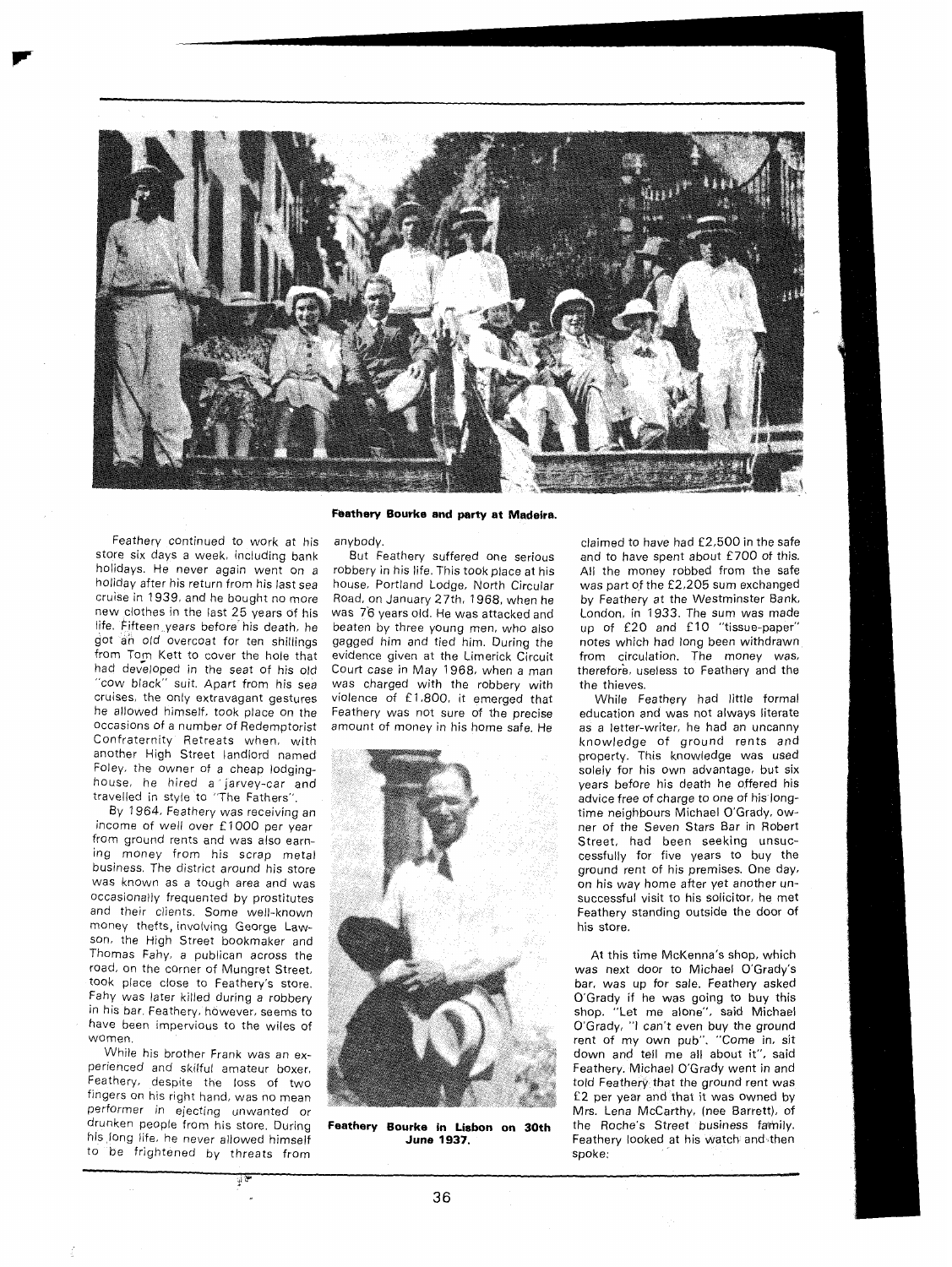It is five-to-one now. . Go home and have your dinner. Go out then to where Mrs. McCarthy lives and speak nicely to her. Explain to her that you have a big family **(8** boys), and fix, things up with her.

"How much will I offer her". Michael<br>Brady asked him.<br>£30 — 15 years at the present rate O'Grady asked him.<br>£30 - 15 years at the present rate

you are paying", Feathery replied.

Michael O'Grady had been prepared to pay a few hundred pounds to buy out the ground rent and this small sum came as a surprise to him. He told this to Feathery.

"That's all it's worth. Don't offer any more", Feathery instructed.

Michael O'Grady went off that afternoon and saw Mrs. McCarthy. He had been told by Feathery to suggest to her that if she invested the sum offered for the ground rent (£30) in a bank loan trust she would get back more than £2 per year in interest. Mrs. McCarthy sent for her solicitor and accepted the £30 offer. Michael O'Grady also paid £10 to her solicitor and £10 to his own solicitor and walked home with the ground rent documents in his pocket.

In order to express his gratitude for this help Michael O'Grady called on Feathery shortly after this incident and said: "Let me know when you are going away on holidays and I will go with you".

"Don't you know I haven't made the price of my dinner here in the last six months", Feathery replied.

"Surely, Mikey, you should be able to take a holiday with all your money", Michael O'Grady suggested.

Feathery looked at him through his beady eyes and countered: "If you enjoy spending money like I enjoy saving it, you will understand why I don't go on holidays".

After Feathery's death, Michael O'Grady stated: "It was very hard to understand how such an intelligent man could lead such a terrible life".

In an obituary article. published in the local press on September 15th, 1973, Feathery's nephew, Sean Bourke, has given a description of his uncle in the last decade of his life.

For the last ten years of his life Feathery Bourke became less and less preoccupied with the business of scrap and concentrated more and more on the proceeds of his various properties in Limerick and Dublin. He still walked six days a week from his lodge near the bishop's estate in the North Circular Road (he actually sold the estate to the bishop) to the city market. Here he would sit forlornly watching a rapidly-changing world go by, an affluent world of plastic and pre-cast concrete in which there was little demand for scrap of any kind, and in moments of



**An early childhood picture of Feathery Bourke.** 

boredom he would pore over a small mountain of tenancy agreements and deeds of title with a magnifying glass clutched in the three remaining fingers of his right hand.

When Sean Bourke first came down from Dublin to live in Limerick about 1970, he took a copy of his book **The Springing Of George Blake** along to

present it to his uncle at his High Street store. Feathery told him very emphatically that he did not want the book. "All I'm interested in reading", he declared, "is advertisements for ground rents and properties. I can't be wasting my time reading books". Then, as an afterthought, he went on: "Anyway what would happen to it when I'm gone? It would be "blaggarded", Just like all this". He waved his arm around to embrace the assorted rubbish piled up in his shop. "Yes, 'blaggarded', like everything else I have".

In the last years of his life Feathery became a complete recluse. His house became untidy and dirty. He ate sparingly, living on a food budget of about thirty shillings per week, and existing mainly on bread and milk. On Christmas Days he dined on a boiled egg. When he died, in September 1973, he was found to be suffering from malnutrition. He was aged 81

His funeral, like his wedding, was a quiet affair. Sean Bourke refused to attend the burial. As the hearse passed the Munster Fair Tavern, Bourke, was inside drinking a pint of Murphy's porter. He went out briefly, glass in hand, and watched his uncle's coffin entering St. Lawrence's Cemetery. Bourke explained that he saw no reason why he should go to the funeral as he had neither affection nor respect for his un-



Feathery Bourke's store.